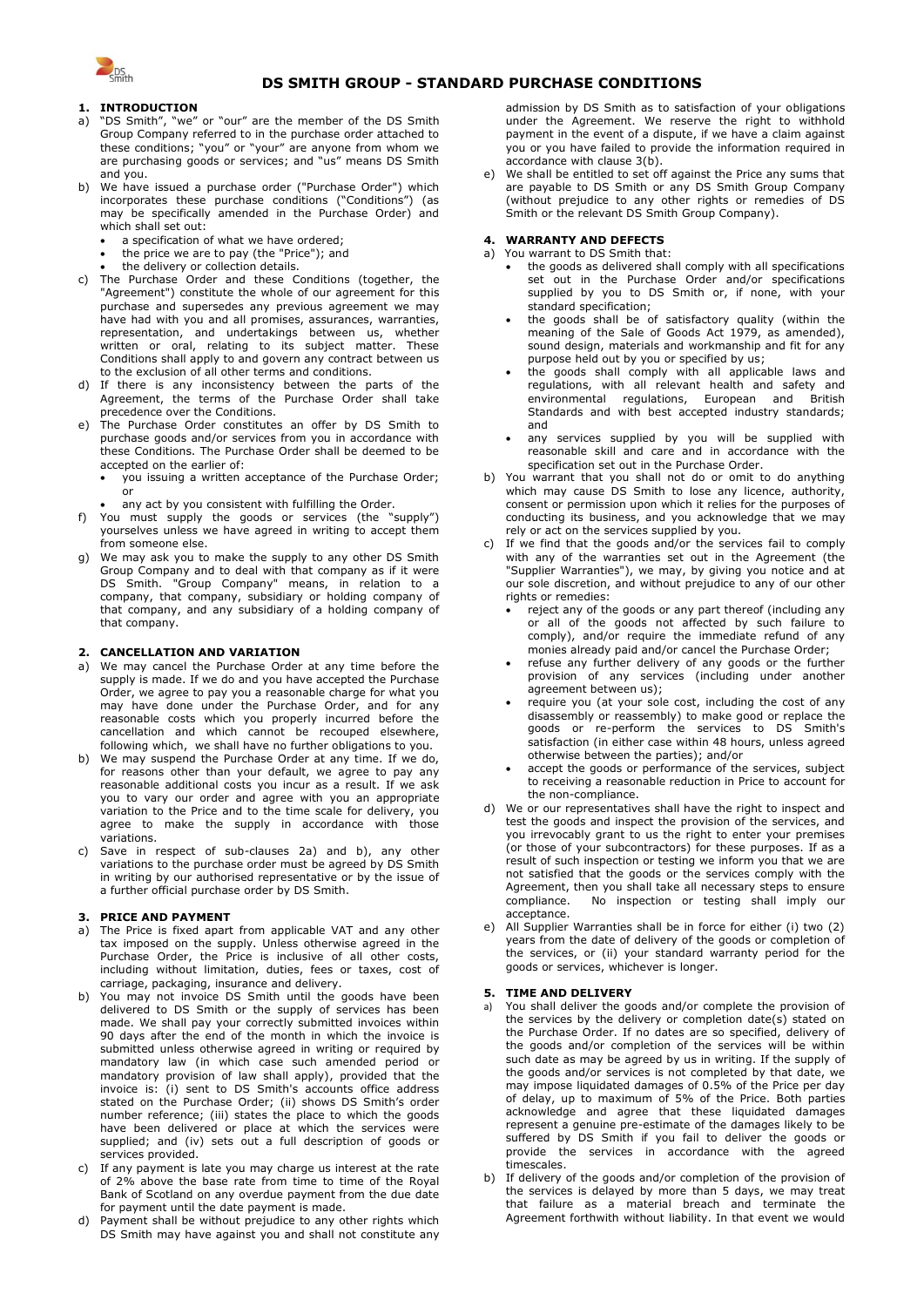

# **DS SMITH GROUP - STANDARD PURCHASE CONDITIONS**

have no further obligations to you but you would be liable to make good any loss to DS Smith.

- c) Unless stated otherwise in the Purchase Order, all goods shall be delivered INCOTERMS 2010 DAP at the location stated in the Purchase Order.
- d) The Supplier shall deliver the quantity of goods stated on the Purchase Order. The Buyer may at its discretion accept a quantity variation and pay pro-rata for the actual quantity delivered.
- e) You shall ensure that the goods shall be properly packed and stored during transit so as to reach their destination in an undamaged condition. All containers and other packaging shall be included in the Price and are non-returnable unless otherwise agreed on the Purchase Order.
- f) Where necessary, you shall, at your own cost, obtain and comply with any export/import licences, permits or consents (including work permits or consents) for the supply and delivery of the goods or provision of the services.

#### **6. PASSING OF RISK AND TITLE**

- a) Title and risk in the goods shall pass to DS Smith when they have been delivered to DS Smith.
- b) If items (including without limitation the goods) that belong to DS Smith are in your possession you undertake that you shall: (i) hold the relevant items as the fiduciary agent of DS Smith; (ii) clearly identify the items as our property; (iii) keep the items separate from your property or property belonging to others; (iv) keep the items properly stored and insured; and (v) not exercise, assert or purport to exercise or assert any lien of whatever nature in connection with such items.
- c) You shall give DS Smith access (on reasonable notice) to any premises where goods are being manufactured or stored for DS Smith for any reasonable purpose under this Agreement.
- d) You shall not be entitled to pledge or charge by way of security any of the items which remain our property, but if you do so or purport to do so, we shall have the right to recover our property in accordance with this clause.

#### **7. TERMINATION**

- a) We may terminate the Agreement immediately on written notice if:
	- you are in breach of an obligation and
	- $\overline{\circ}$  vou cannot put it right; or
		- o you do not put it right within seven days of receiving notice from DS Smith to do so; or
		- o we have given you notice of a breach of the same obligation at least twice before; or
	- we reasonably believe that you will not be able to pay your debts as they fall due or that you will be unable to fulfil your obligations under the Agreement.
- b) On termination we have no further liabilities under the **Agreement**
- c) Subject to clause 7(b), termination of the Agreement, however arising, shall not affect any of the parties' rights, remedies, obligations and liabilities that exist as at termination. Provisions relating to warranties, limitation of liability, intellectual property, compliance, confidentiality and obligations on termination survive termination or expiration of the Agreement.

## **8. LIABILITY AND INSURANCE**

- You agree to pay DS Smith on demand an amount sufficient to cover any and all liabilities, claims, demands, damages, costs, losses, fees and expenses (including, without limitation legal fees and expenses on a full indemnity basis) which are incurred by or brought against DS Smith or which may otherwise arise, directly or indirectly, as a result of:
	- any breach by you of your obligations under the Agreement;
	- any claim that the supply of goods/services infringe, or
	- their use/resale infringes the rights of any other person; your act, omission, neglect or default or that of your
	- employees, sub-contractors or agents; or • the termination of the Agreement under clause 7.
- b) You must maintain adequate insurance cover against risks you incur under this Agreement and provide evidence of that cover at our request.
- c) Nothing in these Conditions shall exclude or restrict either party's liability for: (i) death or personal injury caused by our negligence; (ii) fraud or fraudulent misrepresentation; or (iii) any other liability that cannot be excluded by law.
- d) Subject to clause 8(c), neither party shall have any liability whatsoever (directly or indirectly) whether in contract, tort (including claims for negligence or breach of statutory duty), misrepresentation, restitution or otherwise arising in

connection with the performance or contemplated performance of the Agreement for any: (i) loss of business, revenue, opportunity, contracts or goodwill; (ii) anticipated savings, wasted expenditure, corruption or destruction of computer data; or (iii) for any indirect or consequential loss.

Save in respect of our obligation to pay in accordance with clause 3 (and subject to clauses  $8(c)$  and  $8(d)$ ), our liability in respect of any other claims in contract, tort (including claims for negligence or breach of statutory duty), misrepresentation, restitution or otherwise arising in connection with this Agreement shall in all circumstances be limited, to the maximum extent permitted by law, to any direct loss or damage up to 10% of the amount of the Price paid for the goods giving rise to the claim.

### **9. COMPLIANCE**

- a) In addition to your obligations to comply with applicable laws and regulations, you shall and shall procure that your officers and employees shall:
	- comply with the DS Smith Global Supplier Standard or DS Smith Global Supplier Requirements as applicable;
	- comply with the Bribery Act 2010 and all anticorruption laws applicable to you or DS Smith ("Anticorruption Laws");
	- not, directly or indirectly, either in private business dealings or in dealings with the public sector, offer, promise or give (or agree to offer, promise or give) any financial or other advantage with respect to any matters which are the subject of this or any other agreement between DS Smith and you and/or to obtain any benefit for DS Smith which would violate the Anticorruption Laws.
	- comply with the Modern Slavery Act 2015 and all applicable anti-slavery and human trafficking laws, statutes, regulations and codes from time to time in force applicable to you or DS Smith;
	- ensure that neither you nor any of your senior officers have been convicted of any offence involving slavery and human trafficking, nor have been or are the subject of any investigation, inquiry or enforcement proceedings by any governmental, administrative or regulatory body regarding any offence or alleged offence of or in connection with slavery and human trafficking;
	- not, when acting in the capacity of a person associated with DS Smith, engage in any act or omission which would constitute a UK tax evasion facilitation offence or a foreign tax evasion facilitation offence as those terms are defined in Part 3 of the Criminal Finances Act 2017; and
	- not cause, facilitate or contribute to the commission of an offence of failing to prevent the facilitation of tax evasion under section 45 or 46 of the Criminal Finances Act 2017 or any other legal and regulatory antifacilitation of tax evasion obligations.
- b) If you become aware of any breach or suspected breach of this clause 9 by you or your subcontractors, you shall promptly notify DS Smith and we may immediately suspend operation of the Agreement by giving written notice to you, pending an investigation into the breach or suspected breach. You shall assist DS Smith in any such investigation, including by providing DS Smith with reasonable access to your personnel, documents and systems.
- c) In addition to our rights in clause 7, if, in our reasonable opinion, you or your subcontractors have breached this clause 9, we may, in our sole discretion, on written notice, immediately: (i) terminate any or all agreements between DS Smith and you; and (ii) suspend operation of the Agreement by giving written notice to you.
- d) In relation to tax evasion offences, the question of whether a person is associated with another person shall be determined in accordance with section 44 of the Criminal Finances Act 2017 (and any guidance issued under section 47 of that Act)

## **10. INTELLECTUAL PROPERTY**

- a) Both parties retain ownership of their own intellectual property rights on the goods or services supplied under this agreement, including but not limited to, patents, trademarks, designs, copyright, domain names, trade secrets, know-how and tradenames.
- Nothing contained in the Agreement shall be construed as conferring on each party, save as otherwise expressly provided, any licence or right, under any law (whether common law or statutory law), rule or regulation including, without limitation those related to copyright or other intellectual property rights.